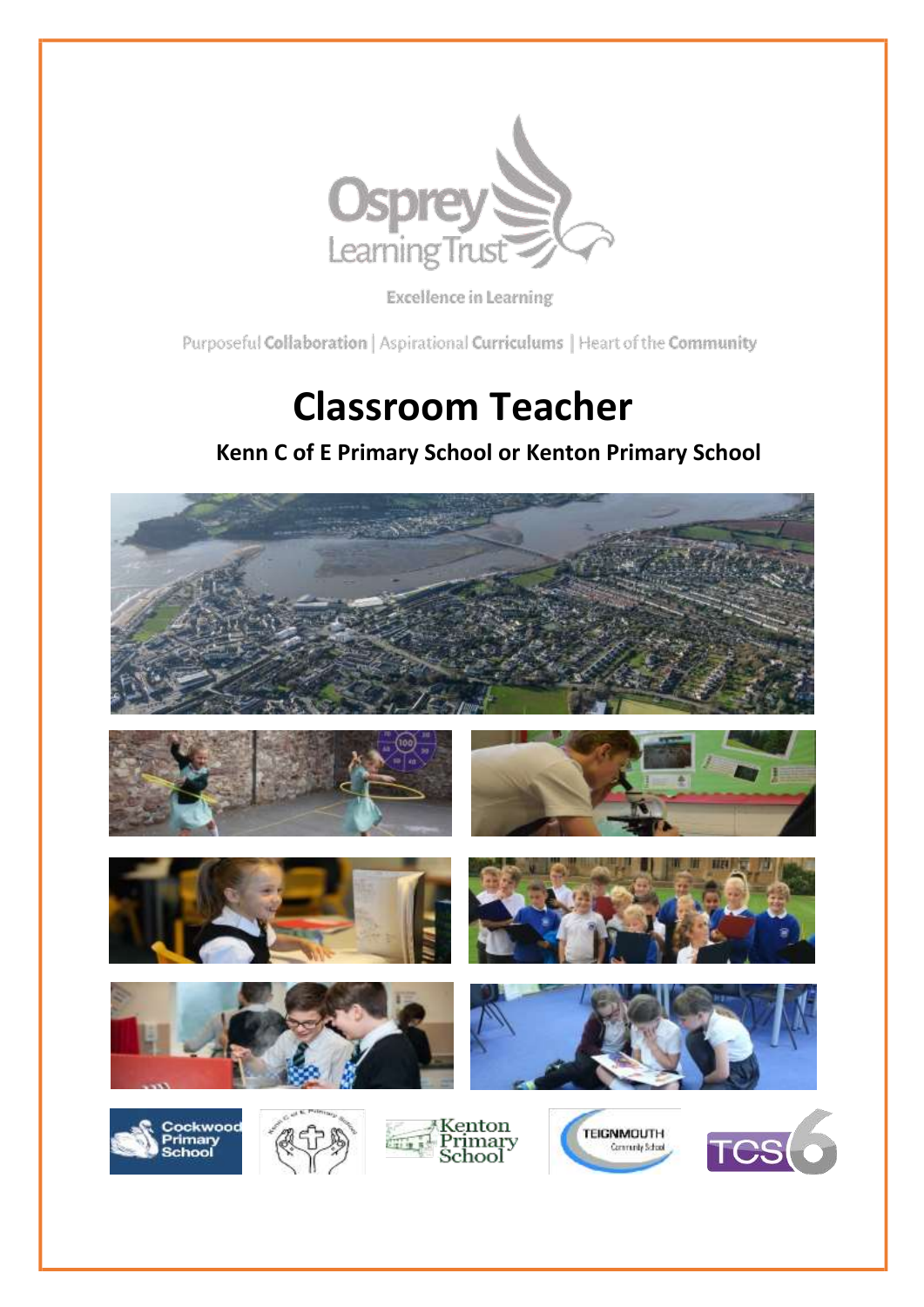

Excellence in Learning

Purposeful Collaboration | Aspirational Curriculums | Heart of the Community

Osprey Learning Trust is seeking to appoint a teacher for Kenn C of E Primary School **or** Kenton Primary School in KS1/KS2. This will be dependent on the candidate and agreed on appointment. The post holder will be responsible for fulfilling the professional responsibilities of a teacher, as set out in the School Teachers' Pay and Conditions document. There will be an expectation that the candidate will take responsibility for a subject area, depending on their skills and expertise. It is an exciting time to be joining both our Trust and school. We welcome applications from those new to the profession and more experienced teachers. The successful candidate will:

- Be committed to safeguarding all of our children
- Have a passion for working with young children
- Be able to work collaboratively with colleagues across the school and Trust
- Be highly organised
- Be passionate about what you do in every aspect

Osprey Learning Trust works closely with all schools within the Trust and beyond who all believe passionately in Excellence in Learning. We aim to:

- **E** enable all pupils to reach their potential
- **E** ensure teaching and learning in our schools is of the highest calibre
- **have exemplary governance at all levels**
- have central systems which are efficient and support leaders to focus on school improvement

If you share these aspirations, then we very much welcome your application for this post.

For an informal discussion or to book a tour, please email Lorraine Curry, Executive Headteacher, [lorraine.curry@ospreylearningtrust.co.uk.](mailto:lorraine.curry@ospreylearningtrust.co.uk)

Application forms are available from our websit[e www.ospreylearningtrust.co.uk/trust-vacancies/.](http://www.ospreylearningtrust.co.uk/trust-vacancies)

Please send completed application forms to [brigitte.hawkins@ospreylearningtrust.co.uk](mailto:brigitte.hawkins@ospreylearningtrust.co.uk) by 9am on Monday 23rd May 2022.

Interviews will be held on Thursday 26<sup>th</sup> May 2022.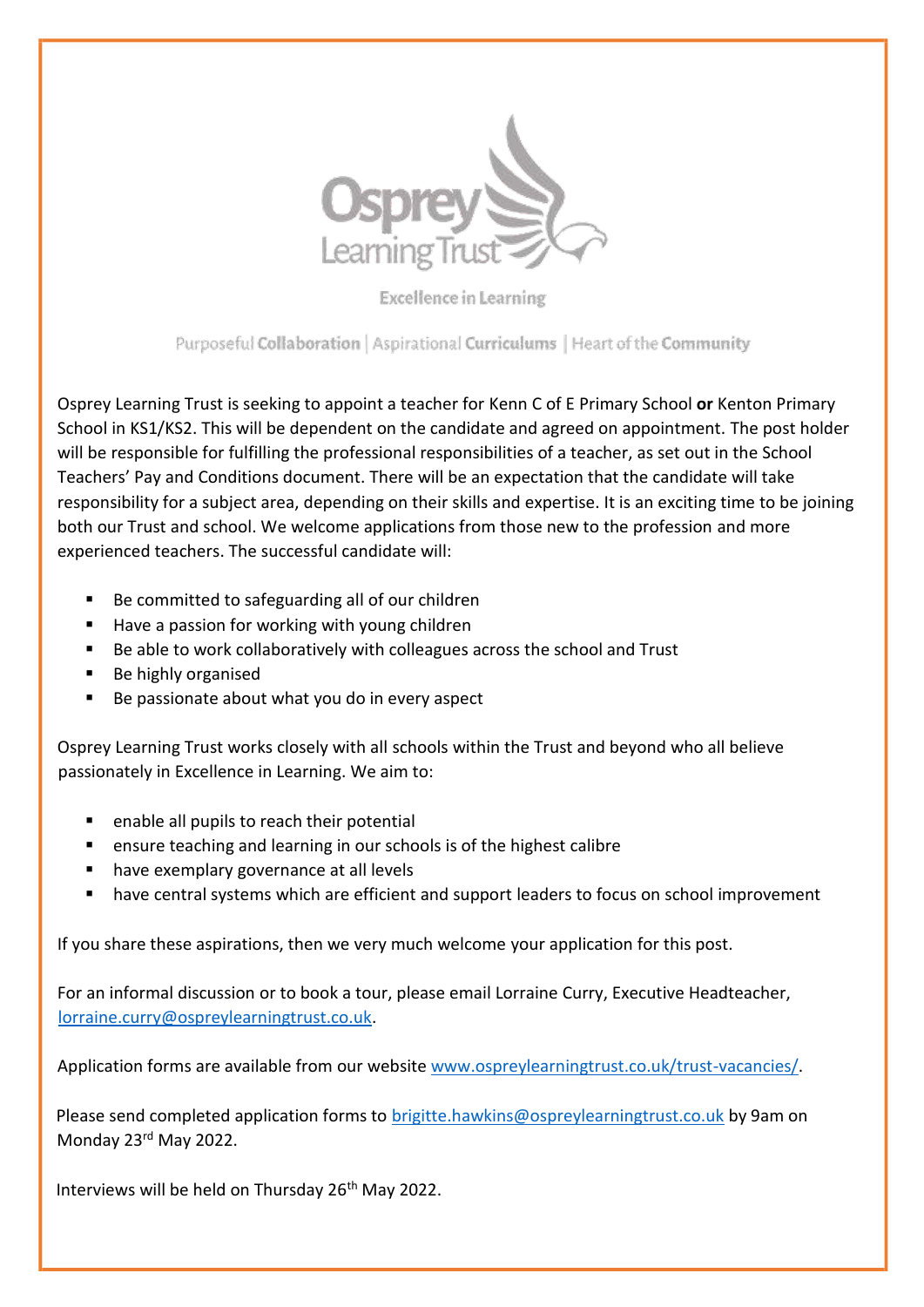## Job Description

| Job Title:            | Classroom Teacher                              |  |
|-----------------------|------------------------------------------------|--|
| Locations:            | Kenn CofE Primary School/Kenton Primary School |  |
| Responsible to:       | <b>Executive Headteacher</b>                   |  |
| Salary: Hours:        | MPS based on experience                        |  |
| Contract:             | Full-time, Permanent                           |  |
| <b>Start Date:</b>    | September 2022                                 |  |
| Job Reference Number: | OLT Ad Tea                                     |  |
|                       |                                                |  |

#### **Key Purpose of Job**

Carry out the professional duties as a teacher as circumstances may require and in accordance with the school's policies under the direction of the Executive Headteacher.

#### **Liaising with:**

- Executive Headteacher
- Head of School
- School Staff
- Parents and Carers
- **External agencies**
- **Trust staff**

#### **Main Duties:**

The classroom teacher will:

#### **TEACHING**

- Plan and teach well-structured lessons to assigned classes, following the school's plans, curriculum and schemes of work
- Assess, monitor, record and report on the learning needs, progress and achievements of pupils, making accurate and productive use of assessment
- Adapt teaching to respond to the strengths and needs of pupils
- Set high expectations which inspire, motivate and challenge pupils
- **Promote good progress and outcomes by pupils**
- **Demonstrate good subject and curriculum knowledge**
- Participate in arrangements for preparing pupils for external tests

#### **WHOLE-SCHOOL ORGANISATION, STRATEGY AND DEVELOPMENT**

- Contribute to the development, implementation and evaluation of the school's policies, practices and procedures, so as to support the school's values and vision
- Make a positive contribution to the wider life and ethos of the school
- Work with others on curriculum and pupil development to secure co-ordinated outcomes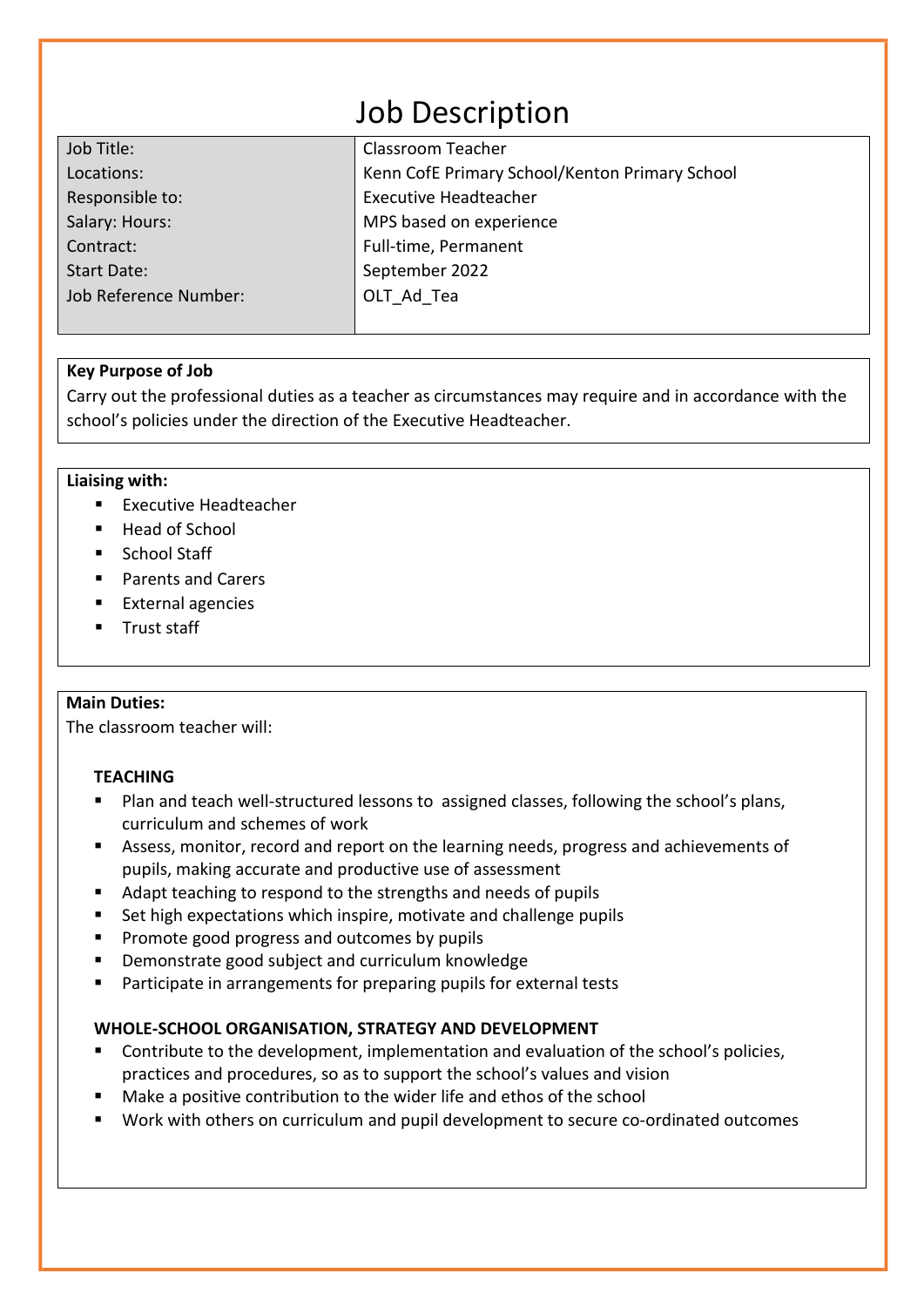#### **HEALTH, SAFETY AND DISCIPLINE**

- Promote the safety and wellbeing of pupils
- Maintain good order and discipline among pupils, managing behaviour effectively to ensure a good and safe learning environment. Utilising systems where appropriate.

#### **PROFESSIONAL DEVELOPMENT**

- Take part in the school's appraisal procedures
- **Take part in further CPD and development in order to improve own teaching expertise**
- Where appropriate, take part in the appraisal and professional development of others

#### **COMMUNICATION**

 Communicate effectively with pupils, parents and carers, staff and other stakeholders where required

#### **WORKING WITH COLLEAGUES AND OTHER RELEVANT PROFESSIONALS**

- Collaborate and work with colleagues and other relevant professionals within and beyond the school
- **Develop effective professional relationships with colleagues**

#### **PERSONAL AND PROFESSIONAL CONDUCT**

- Uphold public trust in the profession and maintain high standards of ethics and behaviour, within and outside school
- Have proper and professional regard for the ethos, policies and practices of the school, and maintain high standards of attendance and punctuality
- Understand and act within the statutory frameworks setting out their professional duties and responsibilities

#### **OTHER AREAS OF RESPONSIBILITY**

■ To be a subiect leader and coordinate this role across all key stages.

Please note that this is illustrative of the general nature and level of responsibility of the role. It is not a comprehensive list of all tasks that the teacher will carry out. The postholder may be required to do other duties appropriate to the level of the role, as directed by the Executive Headteacher or Head of School.